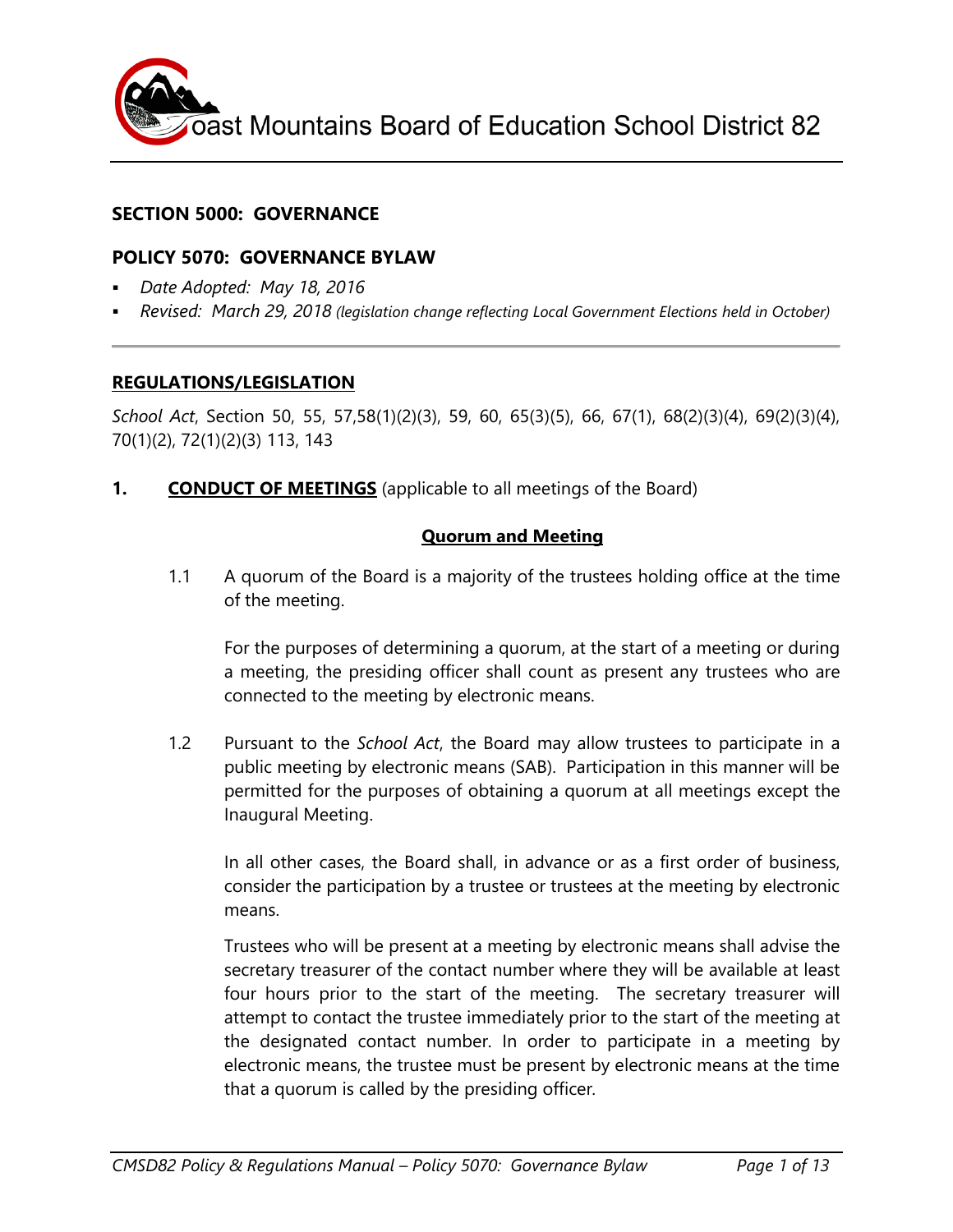# **1. CONDUCT OF MEETINGS** (applicable to all meetings of the Board) *(continued)*

- 1.3 At the appointed time for commencement of a meeting the presiding officer shall ascertain that a quorum is present before proceeding to the business of the meeting. If a quorum has not been made within one-half hour after the appointed time the meeting shall stand adjourned until the next regular meeting date or until another meeting shall have been called in accordance with this Bylaw. The chairperson or presiding officer must be physically present at a meeting at which the public is not excluded.
- 1.4 After a meeting has commenced, if notice is drawn to a lack of quorum, the presiding officer shall ascertain whether there is a lack of quorum and, if so found, either suspend the business of the meeting until a quorum is present or adjourn the meeting to the next regular meeting date or to another meeting called in accordance with this Bylaw.
- 1.5 Notice of meetings shall be prepared by the secretary treasurer under the direction of the chairperson who shall consult with the Superintendent of Schools on the agenda. Written notice of each meeting, together with the proposed agenda, must be given at least 48 hours in advance to each trustee by delivery to the place designated by him or her. Non receipt by a trustee shall not void the proceedings.

A change to the order of business may be proposed by any trustee and shall require a two-thirds vote or unanimous consent.

1.6 All meetings shall stand adjourned at 7:30 p.m. unless a unanimous resolution is passed to extend the hour of adjournment.

# **Minutes**

1.7 Minutes of the proceedings of all meetings shall be recorded in a minute book, certified as correct by the secretary treasurer or other employee designated by the Board under Section 69(4) of the *School Act*, and signed by the chairperson or other member presiding at the meeting or at the next meeting at which the minutes are adopted. Minutes shall show members present, members present by electronic means, and members absent.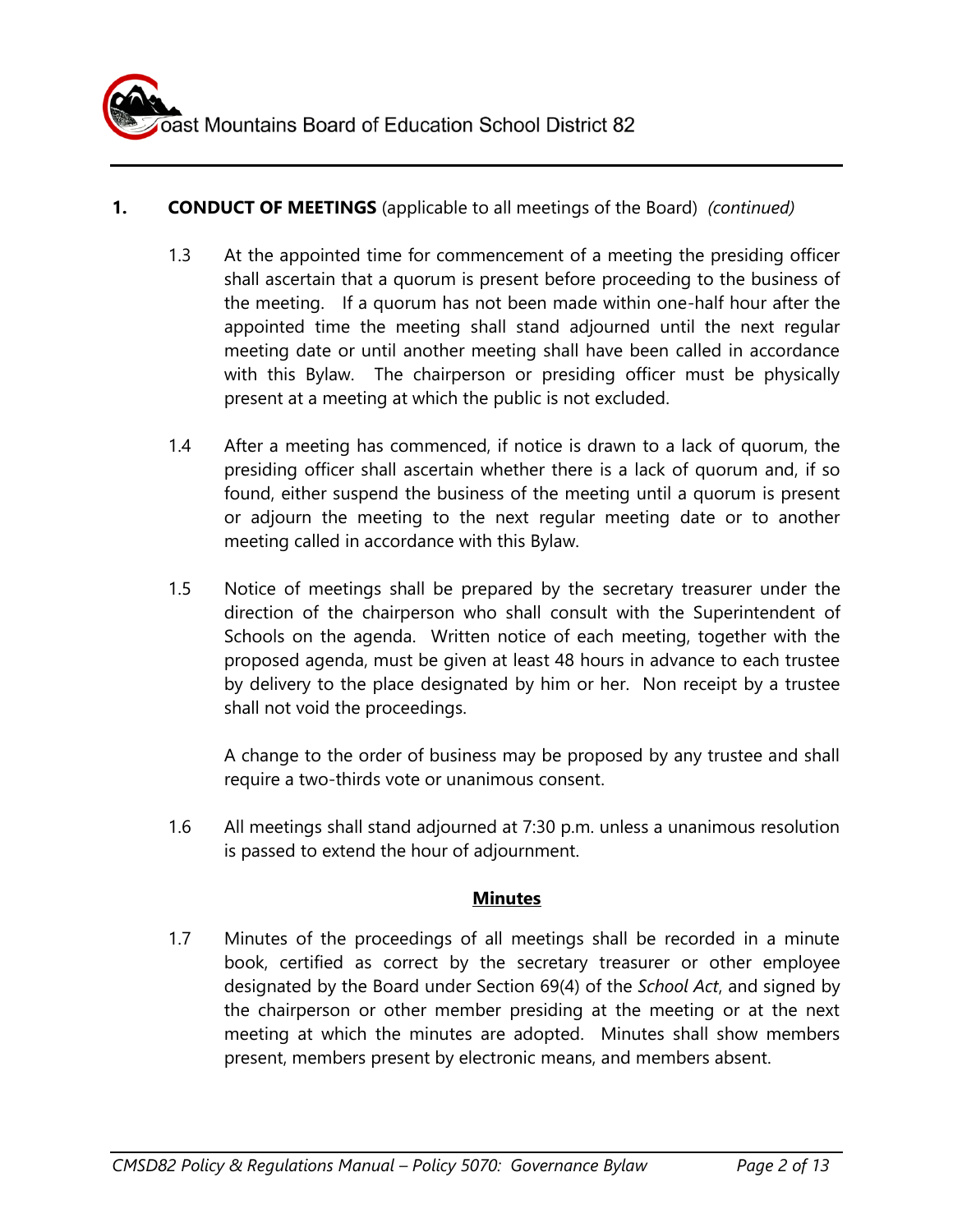# **1. CONDUCT OF MEETINGS** (applicable to all meetings of the Board) *(continued)*

1.8 Except for minutes of a meeting or portion of a meeting from which persons other than trustees or officers of the Board, or both, were excluded, the minutes shall be open for inspection at all reasonable times by any person, who may make copies and extracts on payment of a fee set by the Board.

# **Secretary Treasurer**

1.9 The secretary treasurer, or another employee designated by the Board if the secretary treasurer is unable to attend the meeting or if the meeting concerns the work performance or employment of the secretary treasurer, must be present at the time a decision of the Board is rendered and must record any decision.

# **Public Meetings**

- 1.10 All matters coming before the Board shall be considered in public unless the public interest requires otherwise. Accordingly, the following matters shall be considered in closed session unless the Board determines otherwise:
	- (a) Personnel matters including contract and collective agreement negotiations; matters pertaining to individual employees including medical matters, appointment, promotion, demotion, transfer, conduct, competence, discipline, suspension, termination or retirement; grievances and requests of employees, Board officers or their bargaining agents or representatives, plans that relate to the management of personnel or the administration of the Board that have not yet been implemented or made public.
	- (b) Legal matters: accident claims and other matters where Board liability may arise; legal opinions and advice respecting the liability or interest of the Board or respecting any matter to be considered in closed session; information or action regarding legal actions brought by or against the Board.
	- (c) Matters pertaining to individual students including medical matters and the conduct, discipline, suspension or expulsion of students.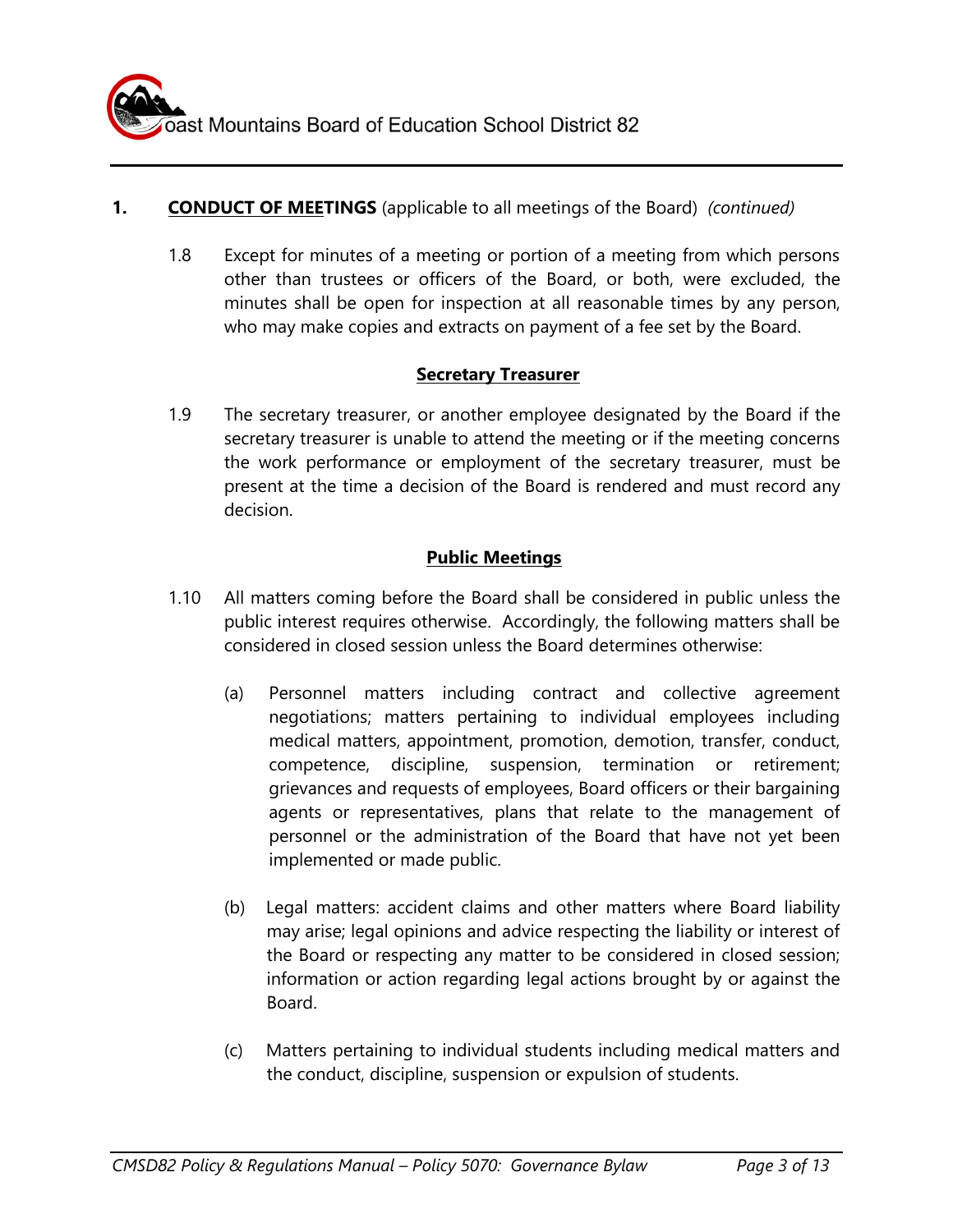# **1. CONDUCT OF MEETINGS** (applicable to all meetings of the Board) *(continued)*

- (d) Acquisition and disposition of real property prior to finalization including: future site planning and designation; negotiations regarding purchase, lease, sale or exchange of real property; consideration of appraisal reports and claims by owners; determination of Board offers; expropriation procedures.
- (e) Matters pertaining to the safety, security or protection of Board property.
- (f) Other matters where the Board decides that the public interest so requires.
- 1.11 Notwithstanding any rule limiting reconsideration of the agenda, a trustee may make a motion to move a matter from the agenda of a closed meeting or session to the agenda of the open meeting, or the reverse. The motion requires a seconder, is debatable, and requires a simple majority to pass.

# **Maintenance of Order**

1.12 The chairperson or other member presiding at a meeting may expel from the meeting a person, other than a trustee, that the chairperson or other member presiding at the meeting considers guilty of improper conduct. A majority of the trustees present at a meeting of the Board may expel a trustee from the meeting for improper conduct.

# **2. INAUGURAL MEETINGS**

- 2.1 After the general local election of trustees, the secretary treasurer for the school district shall convene a first meeting of the Board as soon as possible and, in any event, within 30 days from the date that the new Board begins its term of office.
- 2.2 The secretary treasurer shall announce the results of trustee elections and confirm that all trustees have taken the oath of office as required by the *School Act*, or shall administer, or cause to be administered, the oath of office to trustees present who have not taken it.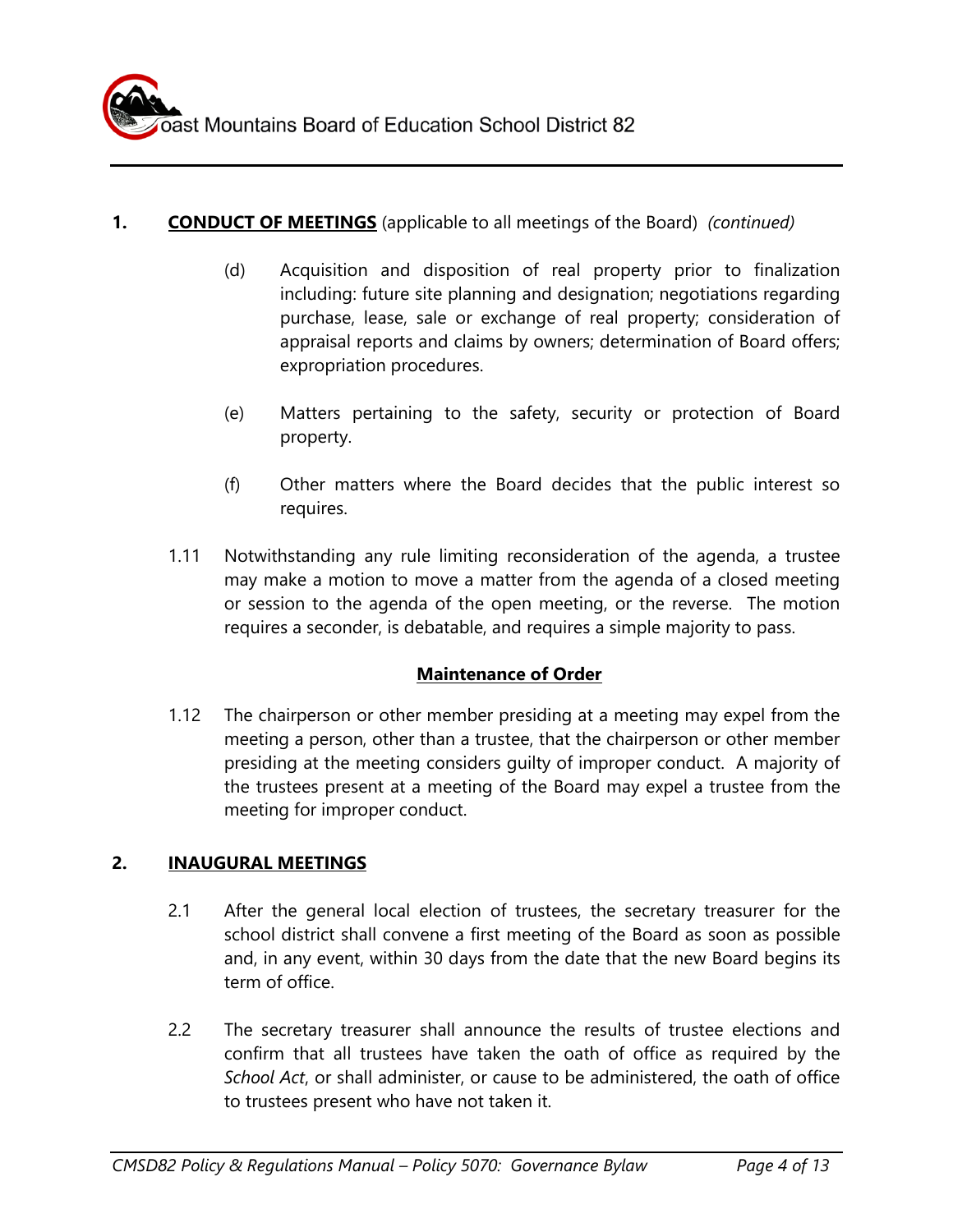

#### **2. INAUGURAL MEETINGS** *(continued)*

- 2.3 The secretary treasurer shall call for nominations for Board chairperson (seconding is not necessary) and conduct a vote by ballot in which that person receiving a clear majority shall be elected Board chairperson for the ensuing year. If no person receives a clear majority, further ballots shall be taken until the same is achieved or, if, after a second ballot, a tie shall occur, the election shall be decided by drawing of lots.
- 2.4 The chairperson so elected shall assume the chair at the next meeting.
- 2.5 The Board shall proceed to elect a vice chairperson in the same manner as the election of the chairperson of the Board, by motion, may defer the election of vice chairperson or determine that the position will rotate amongst trustees.

#### **3. MEETINGS**

#### **Regular Meetings**

3.1 A regular meeting shall be held at least once a month (except during July and August). A meeting shall be held not less than once in every three months. Additional meetings shall be held as the Board may decide.

#### **Special Meetings**

- 3.2. A special meeting of the Board may be called by the chairperson or, upon written request by a majority of the trustees, shall be called by the secretary treasurer. No business other than that for which the meeting was called shall be conducted at the meeting.
- 3.3 The order of business shall be as determined at the call of the meeting.
- 3.4 Written notice of a special meeting and an agenda shall be given to each trustee at least 48 hours in advance of the meeting.
- 3.5 In exceptional circumstances, advance notice and delivery of a written notice and the agenda of a special meeting may be waived by unanimous consent of all trustees who can reasonably be contacted.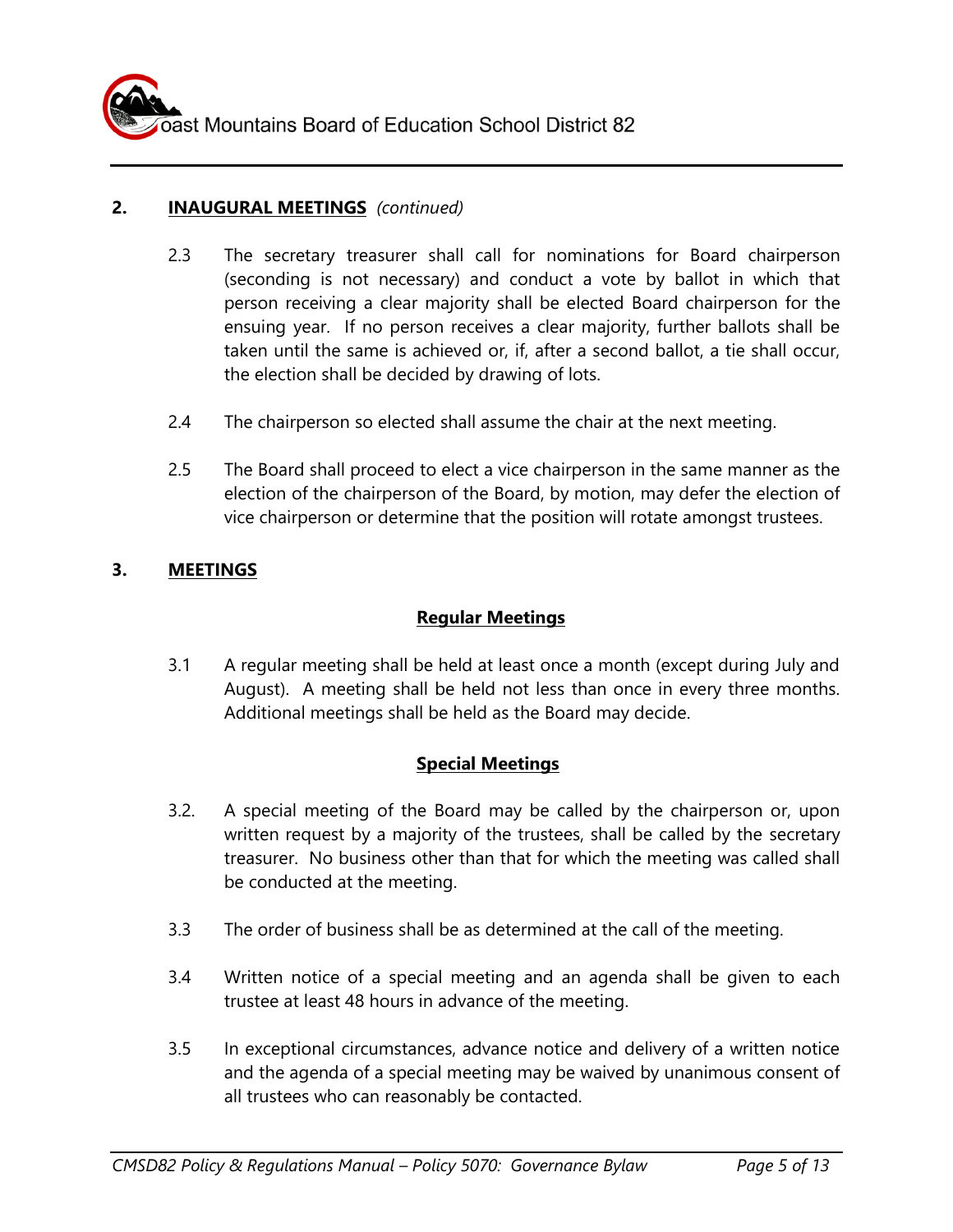ast Mountains Board of Education School District 82

### **4. IN CAMERA SESSIONS**

- 4.1 If, in the opinion of the Board, the public interest so requires, persons other than trustees may be excluded from a meeting or from part of a meeting. The secretary treasurer or other employee designated under section 69(4) of the *School Act* must be present at the time that a decision of the Board is rendered and must record any decision.
- 4.2 No trustee shall disclose to the public the proceedings of a closed meeting or in camera session unless a resolution has been passed at the closed meeting to allow such disclosure, except such as might be necessary to enforce the conflict of interest provisions of the *School Act*.
- 4.3 The Board shall prepare a record containing a general statement as to the nature of the matters discussed at a meeting from which persons other than trustees or officers of the Board or both were excluded, and the record shall be presented at the next meeting of the Board open to the public and shall be open for inspection at all reasonable times by any person, who may make copies and extracts on payment of a fee set by the Board.

# **5. CHAIRPERSON AND PRESIDING OFFICERS**

- 5.1 A chairperson and vice chairperson shall be elected at the first meeting of the Board in November, subject to the procedure outlined in paragraphs 2.3 and 2.5. The officers shall assume their positions at the following meeting.
- 5.2 The chairperson of the Board shall preside at meetings of the Board and generally fulfil the duties usually performed by a chairperson.
- 5.3 The chairperson shall be entitled to participate fully in the Board's deliberations, but on the same basis as other trustees, and shall not get priority in being recognized to speak in debate. As a trustee, the chairperson shall be entitled to vote, and may propose motions or invite other trustees to make them.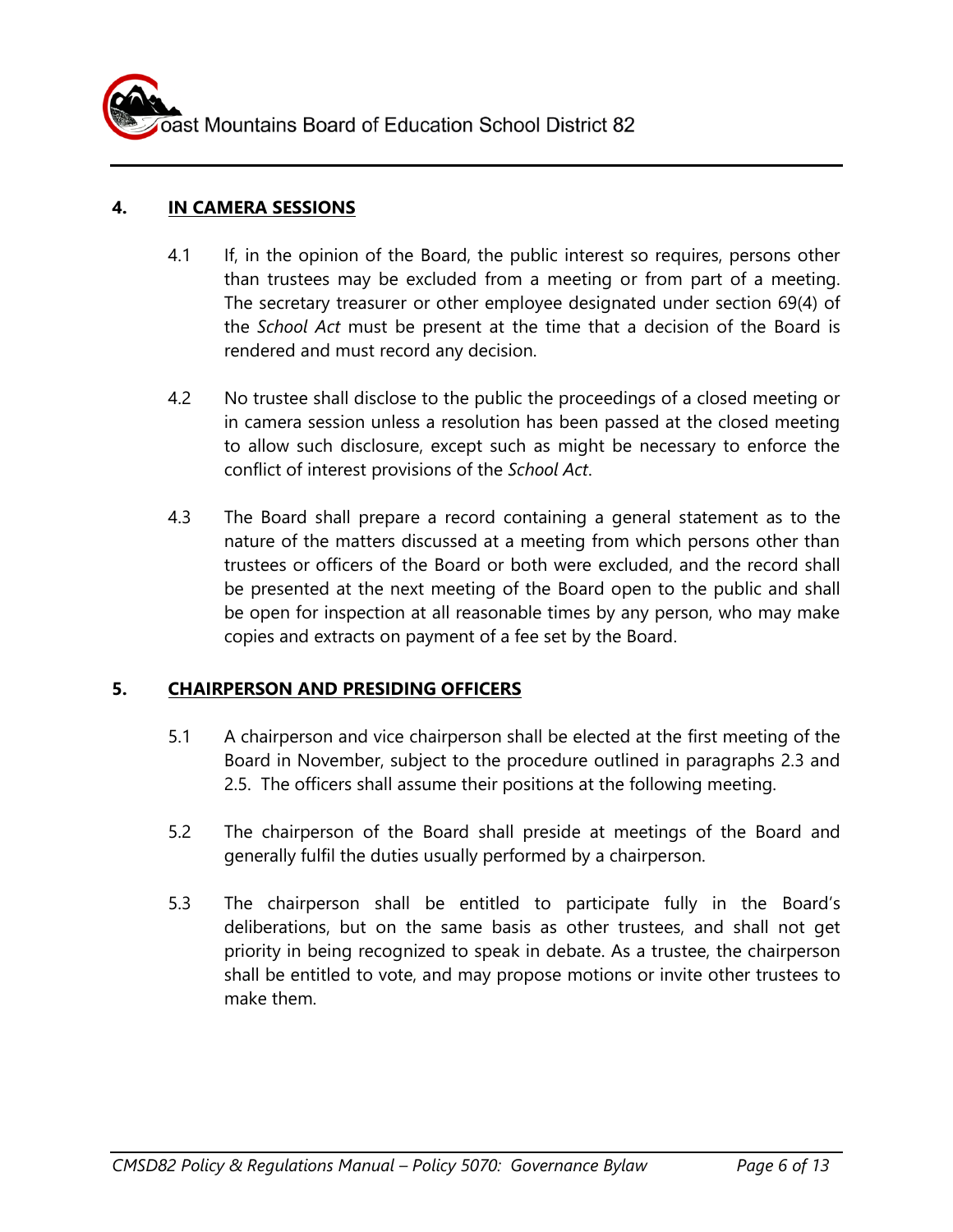### **5. CHAIRPERSON AND PRESIDING OFFICERS** *(continued)*

- 5.4 If the chairperson is absent or unable to act, the vice chairperson shall preside at meetings of the Board. If the vice chairperson is absent or unable to act the trustees present shall elect one of their members to preside at the meeting.
- 5.5 The chairperson can vote as any other member when the vote is by ballot. The chairperson or other presiding officer will vote as any other member, whenever the vote will affect the result, i.e. to break or to cause a tie or, in a case where a two-thirds vote is required, to cause or to block the attainment of the necessary two-thirds.
- 5.6 A majority of the Board may elect a new chairperson or vice chairperson at any time.

#### **6. RULES OF ORDER**

- 6.1 The current edition of Robert's Rules of Order shall govern points of order and procedures not provided for in the *School Act* or in this bylaw. Where there is an inconsistency between the *School Act* and this bylaw, the *School Act* shall apply.
- 6.2 The Board may adopt a procedural rule for one or more meetings by resolution approved by two thirds of the trustees present at the meeting. A rule, other than the requirement for notice of meetings, may be suspended by unanimous consent of the trustees present.
- 6.3 The rules contained in this bylaw may be amended by bylaw only, at a meeting of which notice of intention to propose the amendment has been given at the previous meeting and in the notice of the meeting.
- 6.4 The presiding officer's ruling on a point of order shall be based on rules of order as stated in paragraph 6.1. The ruling shall be subject to an appeal to the Board if requested by a trustee immediately after the ruling and before resumption of business.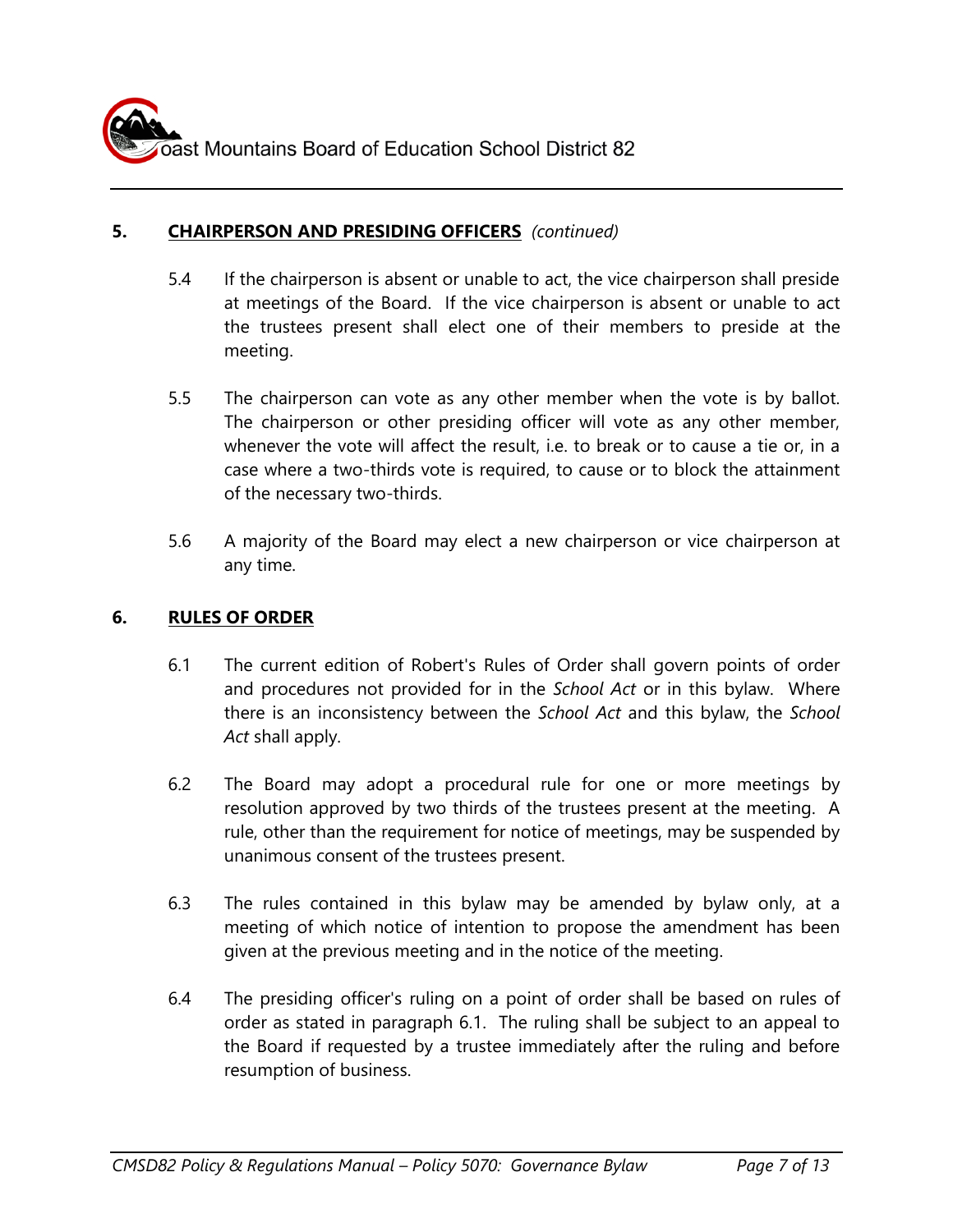# **6. RULES OF ORDER** *(continued)*

- 6.5 An appeal of a ruling of the presiding officer shall be decided without debate by a majority vote of the trustees present. A successful appeal does not necessarily set a precedent.
- 6.6 A copy of the Board's procedural bylaw shall be available for inspection at reasonable times by any person.

#### **7. BYLAWS AND RESOLUTIONS**

- 7.1 Unless expressly required to be exercised by bylaw, all powers of the Board may be exercised by bylaw or by resolution.
- 7.2 The following matters shall be dealt with only by bylaw:
	- (a) adoption of the budget, [SA s.113];
	- (b) a capital bylaw, [SA s.143];
	- (c) the acquisition or disposal of property,  $[SA s.65(5)]$ ;
	- (d) ordinary rules of procedure of the Board and rules relative to the organization of meetings of the Board;
	- (e) amendments to bylaws;
	- (f) where required by the *School Act*.

#### **8. PROCEDURE ON BYLAWS**

- 8.1 Written notice of intention to propose a bylaw shall be given at the meeting prior to first reading and in the notice of the meeting where the bylaw is to be proposed.
- 8.2 Every bylaw shall be dealt with in the following stages:
	- (a) First reading: no debate or amendment;
	- (b) Second reading: discussion of the principle of the bylaw;
	- (c) Committee stage: if the question for second reading passes, the bylaw shall be referred to the committee of the whole for detailed consideration. The Board may, by unanimous consent of those present, proceed to third reading [(SA s.68(4)].
	- (d) Third reading: consideration of amendments made in committee and final decision.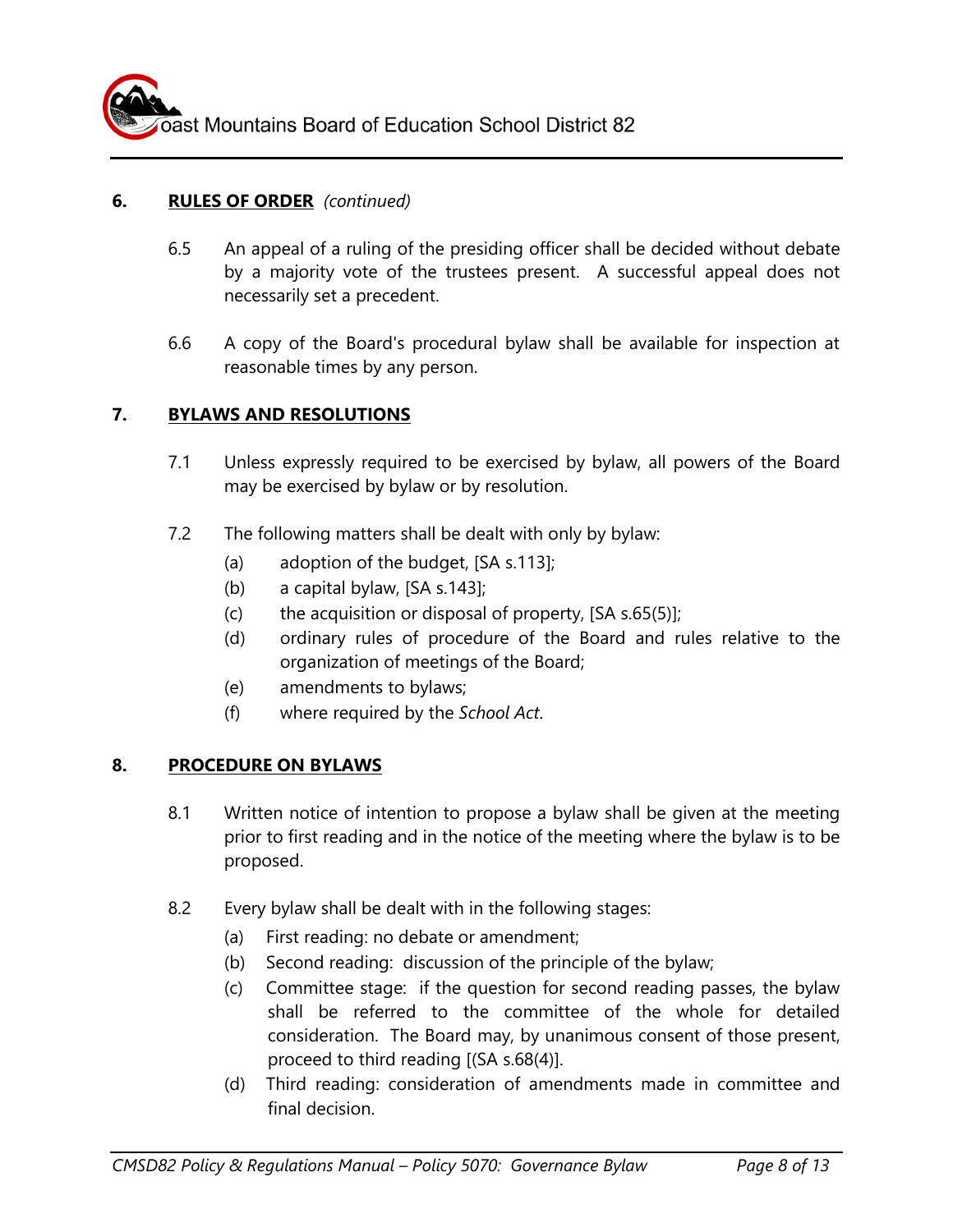# **8. PROCEDURE ON BYLAWS** *(continued)*

- 8.3 When a bylaw has been amended in committee, it shall be reprinted as amended and shall not be further proceeded with, except by a two thirds vote, until the amended version has been distributed.
- 8.4 Subject to 8.5, at each of the three readings of a bylaw, the bylaw must be read in full. [SA s.68(2)].
- 8.5 A reading of a bylaw may, if a written or printed copy of a bylaw is in the possession of each trustee and is available to each member of the public in attendance at the meeting at which the bylaw is to be read, consist of a description of the bylaw by its title and a summary of its contents. [SA s.68(3)]
- 8.6 The Board shall not give a bylaw more than two readings at any one meeting unless the members of the Board who are present at the meeting unanimously agree to give the bylaw all three readings at that meeting. [SA s.68(4)]
- 8.7 The secretary treasurer shall certify on a copy of each bylaw the readings and the times thereof and the text of any amendment passed in committee.
- 8.8 A bylaw may be withdrawn at any stage with unanimous consent of the Board.

#### **9. MOTIONS**

- 9.1 Whenever possible, a motion should originate in a Board committee prior to being taken to a Board meeting.
- 9.2 A motion, when introduced, brings business before the meeting for possible action. A motion should be worded in a concise, unambiguous and complete form and, if lengthy or complex, should be submitted in writing.
- 9.3 The presiding officer may divide a motion containing more than one subject and it shall be voted on in the form in which it is divided.
- 9.4 All motions shall be seconded except in committee.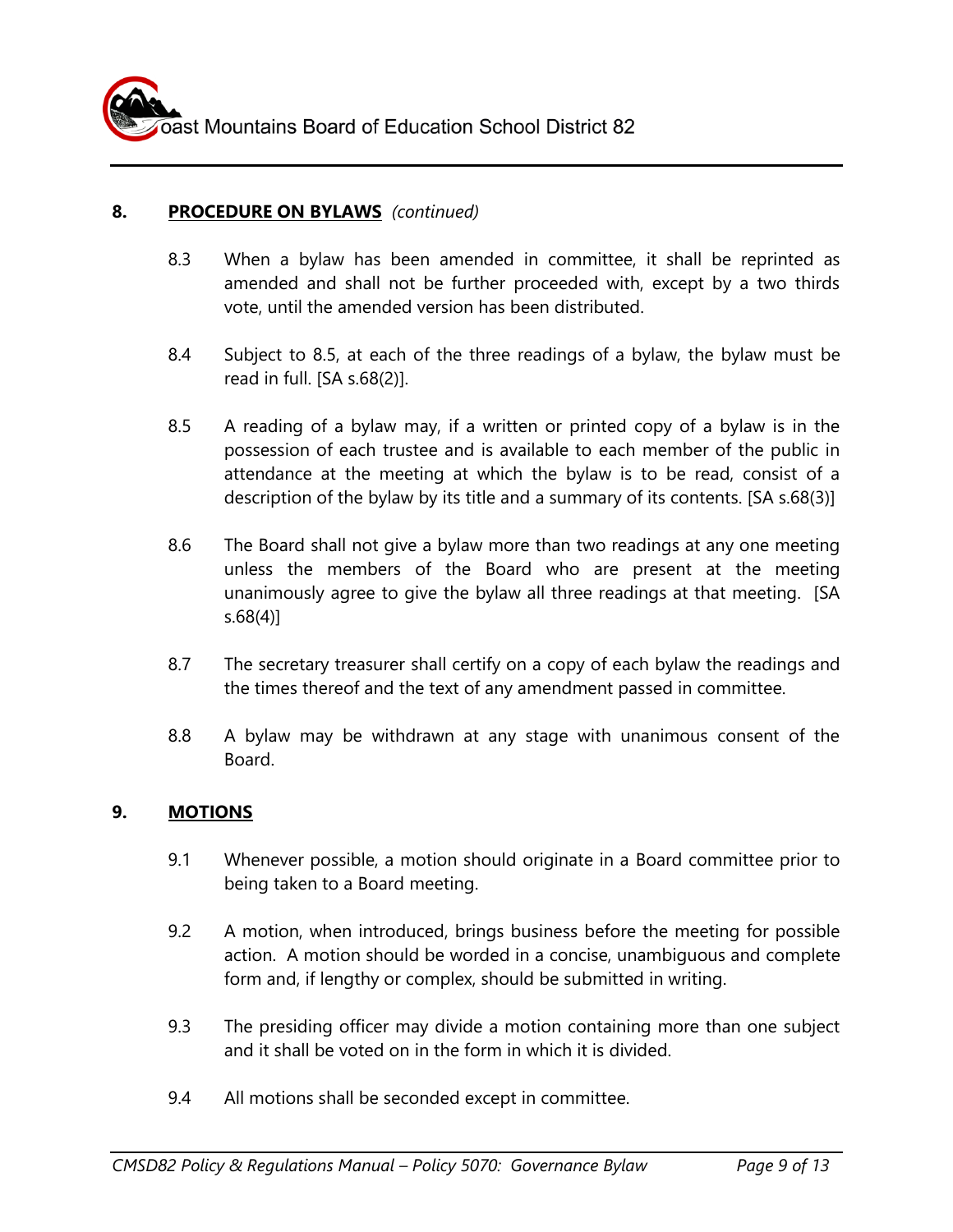

#### **9. MOTIONS** *(continued)*

9.5 An amendment is a motion to modify the wording of a pending motion. An amendment must be germane and must not alter the intent of the motion, i.e. closely related to or having a bearing on the subject of the motion to be amended.

A motion can be amended more than once, however, there can be only one amendment on the floor at a time and it shall be dealt with before another amendment is presented or the motion is decided. An amendment to an amendment must be germane to the first amendment and cannot be amended.

9.6 A motion to reconsider a decision can be made the day on which the original motion was voted upon, by a member who voted on the prevailing side. It may be seconded by any member.

It is debatable if the motion proposed to be reconsidered is debatable and the debate can be on the merits of the original question. No question can be reconsidered twice.

- 9.7 Motions to rescind or to amend something previously adopted will be considered only if notice has been given at the previous meeting or in the call for the present meeting and if no action has been taken which it is too late to undo. Such motions are debatable and debate can go into the merits of the original question. There is no time limit for these motions and they can be moved by any member.
- 9.8 Motions to rescind or to amend something previously adopted for which notice has been given require a majority vote to pass. However, if the original motion required a two thirds vote or a vote of the majority of the Board, the same vote is required on a motion to amend or rescind.
- 9.9 A motion that has been defeated at a previous meeting can be moved again at a subsequent meeting only if notice is given in the call of the meeting.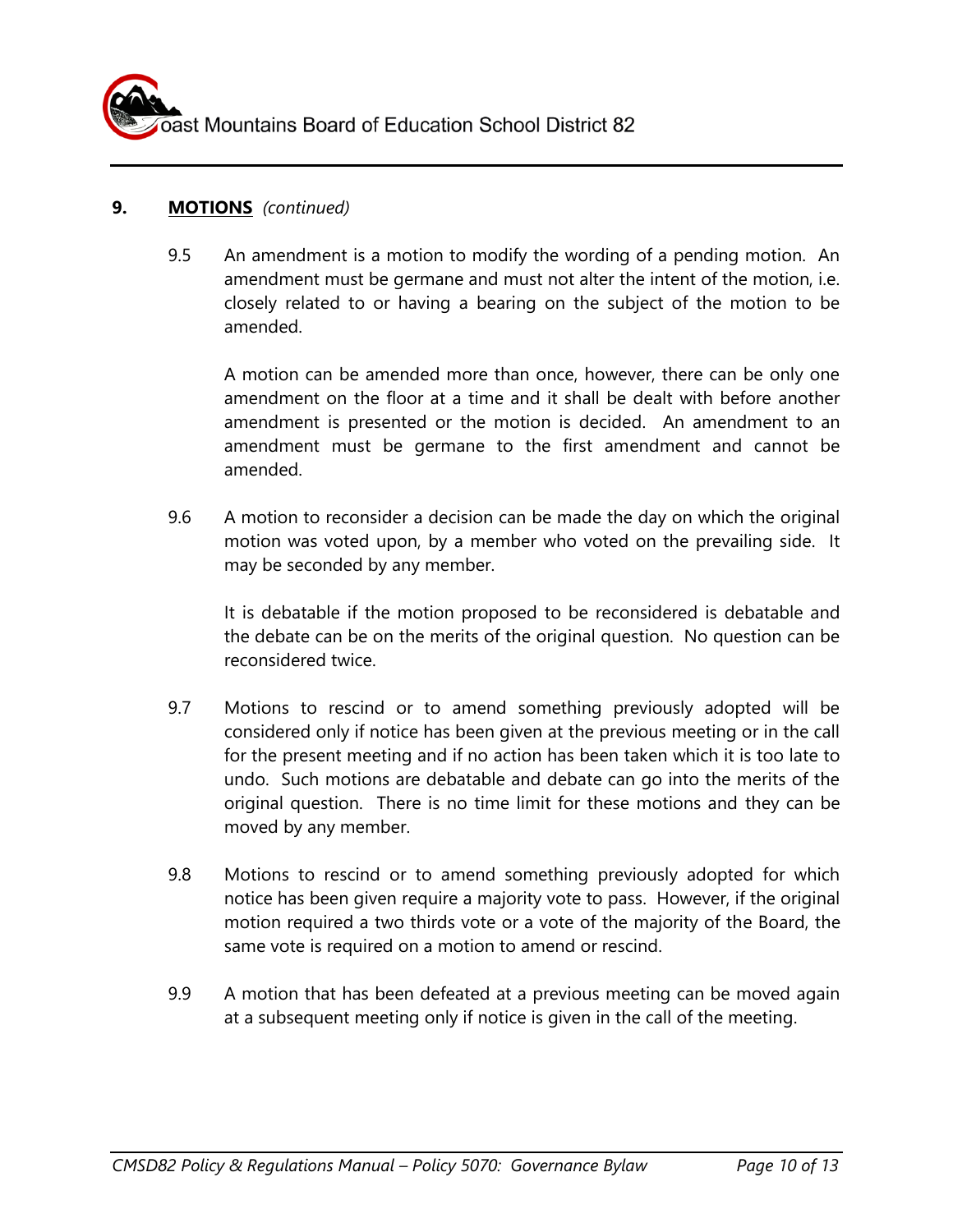#### **10. DEBATE**

- 10.1 Debate shall be strictly relevant to the question before the meeting. The presiding officer shall warn speakers who violate this rule or who persist in tedious or repetitious debate.
- 10.2 Speakers shall be recognized by the chair and shall address all remarks to the chair.
- 10.3 Each trustee has the right to speak twice on the same question on the same day but cannot make a second speech so long as any trustee who has not spoken on that question desires to speak. No trustee shall speak for more than five minutes at one time.
- 10.4 A matter of privilege (dealing with the rights or interest of the Board as a whole or of a trustee personally) may be raised at any time and shall be dealt with forthwith before resumption of business.
- 10.5 No trustee shall interrupt another trustee who has the floor except to raise a point of order, a point of privilege or to disclose a conflict of interest.

# **11. VOTING**

- 11.1 If a trustee has a conflict of interest, the trustee must not vote and such an abstention shall be recorded. If a trustee wishes to abstain for any other reason or to have a negative vote recorded he or she must so request before or immediately after the vote is taken.
- 11.2 Voting shall be by show of hands and only the results recorded unless a member requests recording of names before the vote is taken. Trustees connected to the meeting by electronic means must declare whether they are in favour or opposed to the question. There can be no voting by secret ballot when trustees are connected to a meeting through electronic means, except for election of officers.Where names are recorded, both positive and negative votes shall be recorded.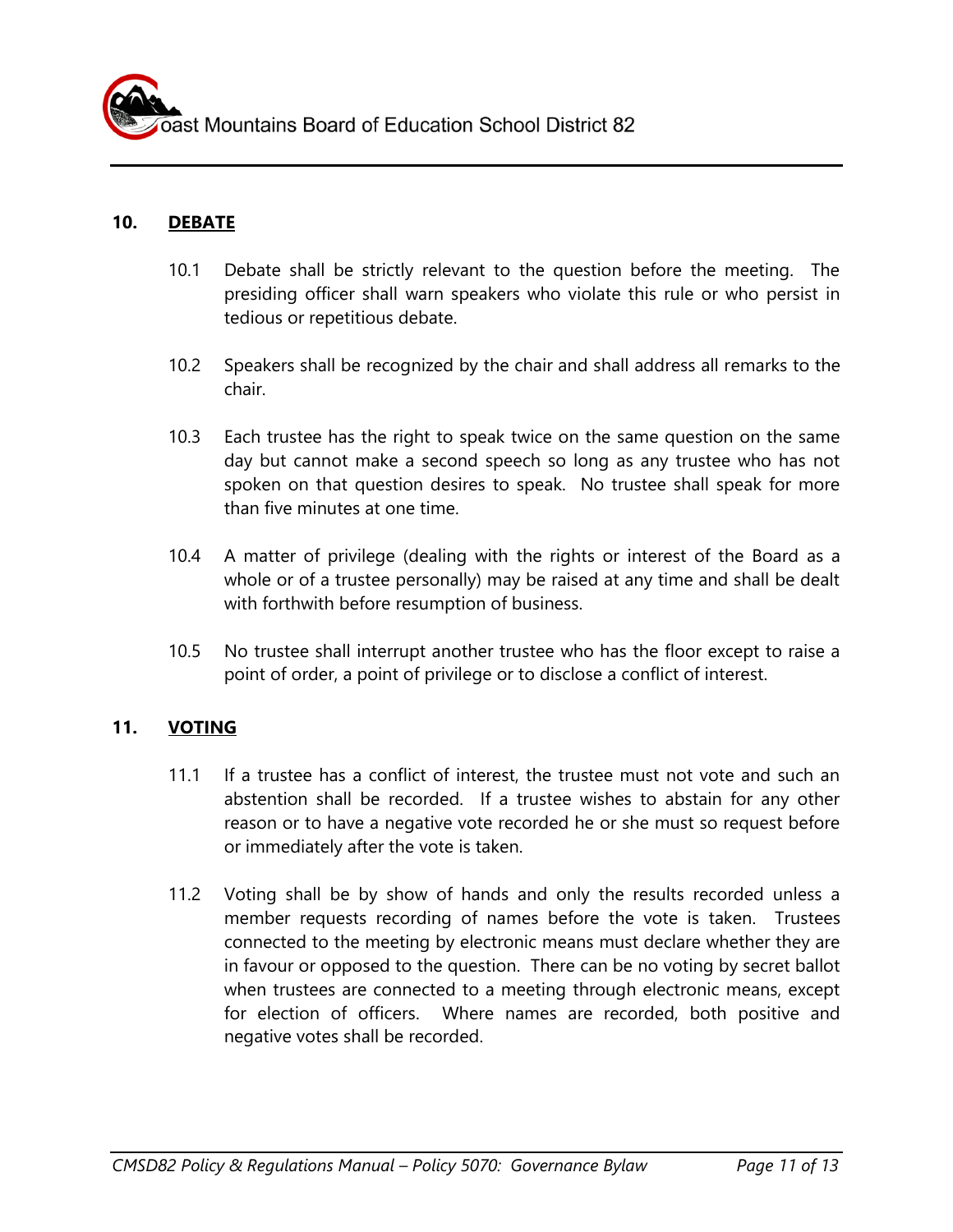#### **11. VOTING** *(continued)*

11.3 All questions shall be decided by a majority of the votes of the trustees present and voting unless otherwise provided by the *School Act*  [Interpretation Act s.  $18(2)(c)$ ]. Trustees who are connected to the meeting by electronic means must declare their vote before the presiding officer rules on the question.

# **12. CONFLICT OF INTEREST**

- 12.1 If a trustee has any pecuniary interest in any matter and is present at a meeting of the Board at which the matter is considered, the trustee:
	- (a) shall at the meeting disclose his or her pecuniary interest and the general nature of the pecuniary interest;
	- (b) shall not take part in the discussion of or vote on any question in respect of the matter; and
	- (c) shall not attempt in any way, whether before, during or after the meeting, to influence the voting on any question in respect of the matter.
- 12.2 If the meeting is not open to the public, in addition to complying with these requirements the trustee shall immediately leave the meeting or the part of the meeting during which the matter is under consideration.

A trustee who has a conflict of interest and who is in attendance at a meeting by electronic means shall declare that conflict in advance of the start of the debate and shall be disconnected from the meeting at the start of the debate.

12.3 If the pecuniary interest of a trustee is not disclosed as required above by reason of the trustee's absence from the meeting, the trustee shall disclose the pecuniary interest and otherwise comply with the requirements at the first meeting of the Board attended by the trustee after the meeting referred to above.